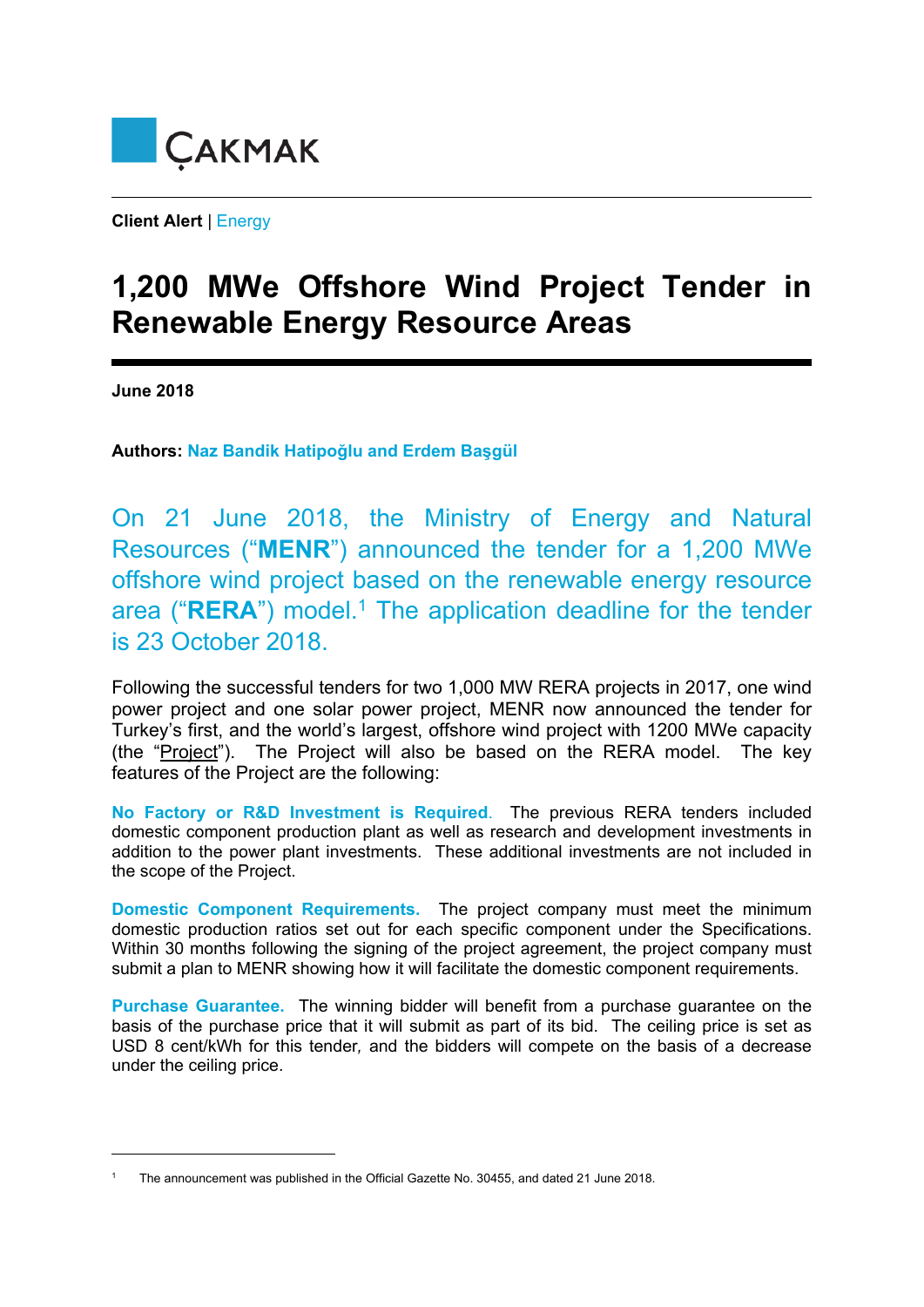**Purchase Guarantee Period.** The purchase guarantee will be in place between the first provisional acceptance of the Project and until 50 TWh is transmitted to the system. During this period, the electricity output will be sold through YEKDEM, the renewable energy support mechanism. After this, and until the expiry of the generation license (which will be issued for 30 years according to the Specifications), the project company will sell its electricity output to the market over the market price.

**Compensation for Loss of Revenue.** If the power plant becomes unable to transmit more than 2% of its energy output during an invoice period as a result of the instructions of TEİAŞ, the state-owned transmission system operator, this loss of revenue will be compensated provided that this loss is not attributable to a reason relating to the investor.

**Possible Bidder Structures.** The bidders may structure themselves as a joint venture or consortium2:

- Under the consortium structure, key member(s) will undertake the main responsibilities related to the Project, whereas other members will undertake ancillary responsibilities (such as design of the project). Once awarded with the tender, the key member(s) will form a special purpose vehicle, and this vehicle will obtain the electricity licenses. The project agreement with MENR will be signed by this vehicle and other members of the consortium, and they will be jointly and severally liable towards MENR.
- If a joint venture is awarded with the tender, its members will incorporate a special purpose vehicle, and this vehicle will sign the project agreement with MENR and obtain the electricity licenses from EMRA. All members will be jointly and severally liable towards MENR.

**Eligibility Criteria for the Bidders.** The Specifications do not include any technical eligibility criteria. The eligibility criteria are of financial nature, and require the satisfaction of **at least** one of the following3:

- The total net sales revenues in 2015, 2016, and 2017 in total must be more than TRY 1 billion; or
- The total assets as of the end of 2017 must be more than TRY 400 million.

**Capacity of the Project.**The Specifications provide that the maximum capacity of the Project is 1200 MWe, whereas its minimum capacity is 840 MWe. Other than reasons that are not attributable to the investor<sup>4</sup>, if the investor cannot facilitate the completion of this minimum capacity, MENR shall terminate the project agreement.

**Location.**The Specifications provide that the minimum capacity of the Project (i.e., 840 MWe) must be located within the Edirne, Kırklareli, and Tekirdağ connection regions. It seems that the remaining capacity (up to the maximum capacity of 1200 MWe) can be developed in other locations. As an option for the investors, the Specifications provide that

 $\frac{1}{2}$ The participation of a sole bidder is also possible.

<sup>3</sup> In the consortium structure, the key member(s), or pro-rata to their shareholdings, its direct or indirect shareholders, must satisfy one of these thresholds. In the joint venture structure, on the other hand, all members (or their direct or indirect shareholders) must cumulatively satisfy one of these thresholds.

<sup>4</sup> The Specifications provide that if the capacity of the Project becomes less than 840 MWe due to reasons that are not attributable to the investor, the 50 TWh electricity output period set out for the purchase guarantee will be decreased in accordance with such lesser capacity.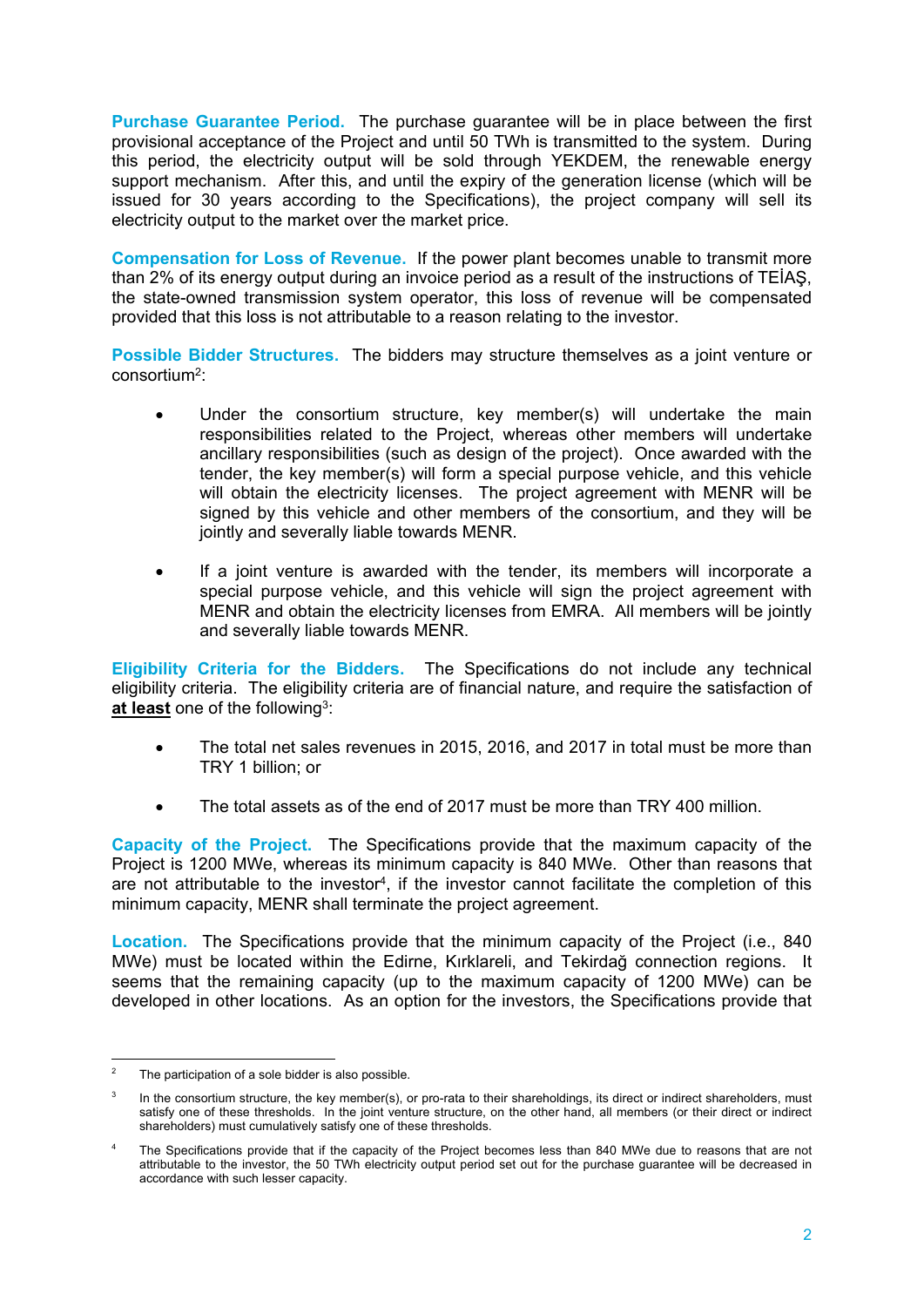the investors may develop the Project in certain pre-determined areas in Saros, Gelibolu or Kıyıköy (which are mainly within the boundaries of the connection regions above). But the investors are free to propose alternative locations to MENR.

**Milestones.** Under the Specifications, the main milestones for the Project are the following:

| <i><b>Milestone</b></i>                                                                             | <b>Timelines (starting from the signing</b><br>of the project agreement) |
|-----------------------------------------------------------------------------------------------------|--------------------------------------------------------------------------|
| Submission of the proposed project<br>locations and other project<br>development documents to MENR  | 20 months                                                                |
| Announcement of approved locations<br>of the Project                                                | 23 months                                                                |
| Commencement of construction                                                                        | 42 months                                                                |
| Commencement of operation (for the<br>minimum capacity of 840 MWe)                                  | 60 months                                                                |
| Commencement of operation (for the<br>remaining capacity up to the maximum<br>capacity of 1200 MWe) | 72 months                                                                |

**Contract and Share Transfers.** Contract and share transfers are subject to MENR's approval until the operation stage. After the operation stage, these transfers can be consummated with a notification to MENR.

**Performance Bonds.** The bidders will submit a one-year provisional performance bond in the amount of USD 20 million. The winning bidder will submit a USD 100 million performance bond for a term of 10 years. This will be released two months following the provisional acceptance of the power plant.

**Issues Concerning Lenders.** The Specifications provide the following lender related issues:

- Assignment of the project receivables and establishing a pledge on the shares of the project company will be subject to MENR's prior consent.
- The lenders will have the step-in rights provided by the electricity market legislation.
- MENR can sign a direct agreement concerning the project agreement with the lenders and the project company.

**Arbitration.** The disputes under the project agreement will be resolved by three arbitrators appointed in accordance with the ICC Rules. The seat of arbitration will be Geneva, and the arbitration proceedings will be conducted in English. It is also envisaged that the parties may agree to deviate from the ICC dispute resolution mechanism and decide to resolve disputes by an arbitral tribunal to be formed in accordance with rules of Istanbul Arbitration Center.